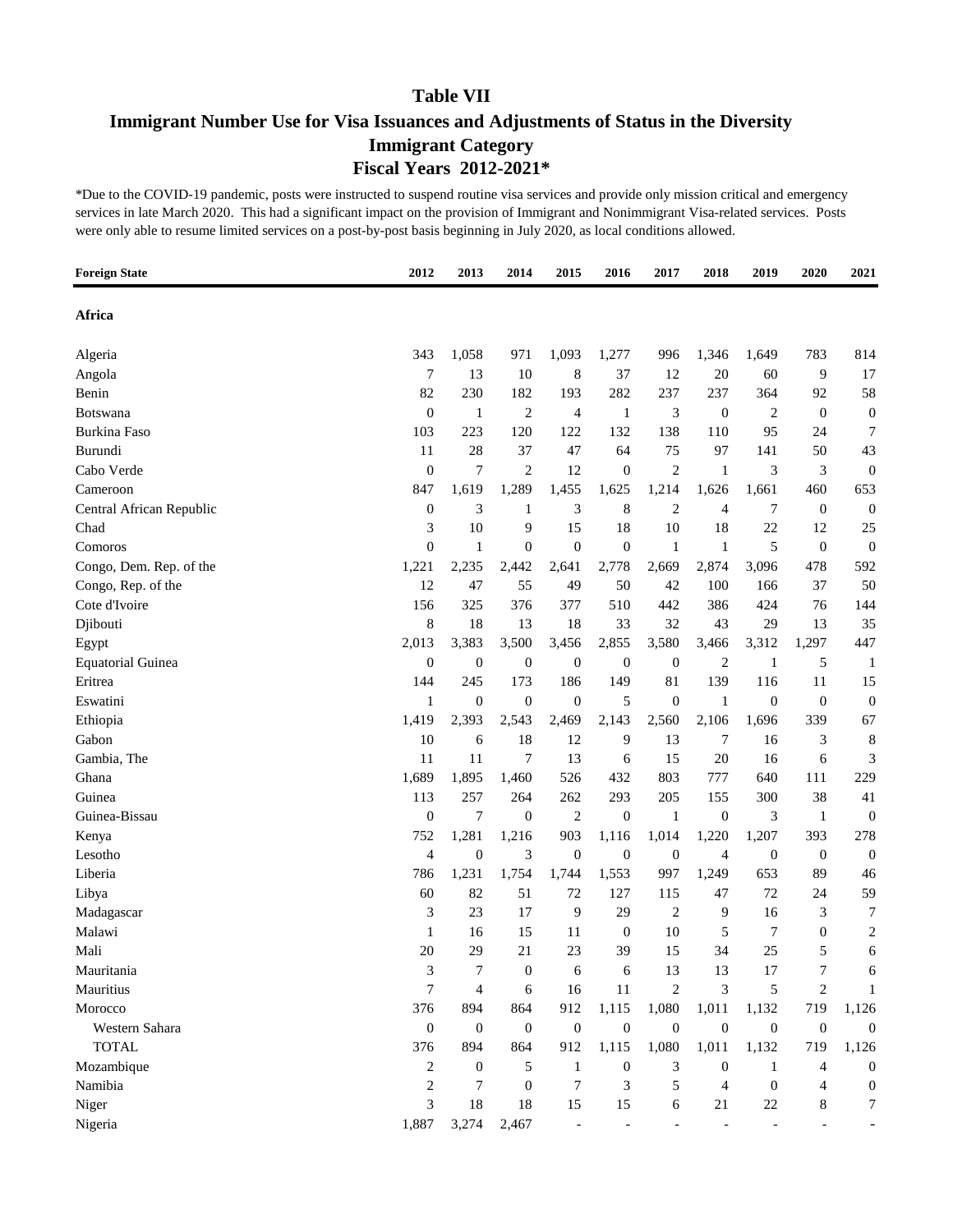# **Immigrant Number Use for Visa Issuances and Adjustments of Status in the Diversity Immigrant Category Fiscal Years 2012-2021\***

| <b>Foreign State</b>  | 2012             | 2013             | 2014                     | 2015             | 2016                                             | 2017             | 2018                     | 2019                     | 2020             | 2021             |
|-----------------------|------------------|------------------|--------------------------|------------------|--------------------------------------------------|------------------|--------------------------|--------------------------|------------------|------------------|
| Rwanda                | 43               | 158              | 139                      | 199              | 242                                              | 161              | 277                      | 338                      | 115              | 155              |
| Sao Tome and Principe | $\mathbf{0}$     | $\boldsymbol{0}$ | $\mathbf{0}$             | $\boldsymbol{0}$ | $\boldsymbol{0}$                                 | $\mathbf{0}$     | $\boldsymbol{0}$         | $\boldsymbol{0}$         | $\boldsymbol{0}$ | $\boldsymbol{0}$ |
| Senegal               | 51               | 91               | 109                      | 104              | 139                                              | 98               | 94                       | 83                       | 13               | 10               |
| Seychelles            | $\mathbf{1}$     | $\boldsymbol{0}$ | $\mathbf{0}$             | 3                | $\boldsymbol{0}$                                 | $\boldsymbol{0}$ | $\boldsymbol{0}$         | 1                        | $\boldsymbol{0}$ | $\boldsymbol{0}$ |
| Sierra Leone          | 287              | 719              | 449                      | 354              | 383                                              | 340              | 119                      | 172                      | 13               | 70               |
| Somalia               | 28               | 78               | 46                       | 59               | 104                                              | 56               | 11                       | $\overline{2}$           | $\mathbf{0}$     | $\overline{4}$   |
| South Africa          | 225              | 319              | 217                      | 197              | 182                                              | 215              | 175                      | 180                      | 38               | 106              |
| South Sudan           | $\boldsymbol{0}$ | $\boldsymbol{0}$ | $\boldsymbol{0}$         | 1                | 11                                               | 6                | 10                       | 4                        | $\overline{c}$   | 3                |
| Sudan                 | 308              | 436              | 965                      | 1,191            | 1,833                                            | 1,174            | 1,680                    | 1,548                    | 403              | 249              |
| Tanzania              | 62               | 51               | 28                       | 60               | 32                                               | 46               | 39                       | 50                       | 10               | 21               |
| Togo                  | 281              | 514              | 565                      | 547              | 688                                              | 504              | 664                      | 757                      | 208              | 186              |
| Tunisia               | 26               | 49               | 40                       | 38               | 100                                              | 63               | 62                       | 47                       | 38               | 60               |
| Uganda                | 111              | 204              | 184                      | 171              | 166                                              | 92               | 177                      | 133                      | 64               | 69               |
| Zambia                | 18               | 39               | 18                       | 33               | 20                                               | 17               | 14                       | 12                       | 4                | 11               |
| Zimbabwe              | 42               | 68               | 32                       | $47\,$           | 85                                               | 44               | 54                       | 28                       | 3                | 70               |
| <b>Africa Total</b>   | 13,582           |                  |                          |                  | 23,607 22,703 19,686 20,706 19,211 20,532 20,336 |                  |                          |                          | 6,017            | 5,801            |
| Asia                  |                  |                  |                          |                  |                                                  |                  |                          |                          |                  |                  |
| Afghanistan           | 43               | 59               | 95                       | 28               | 192                                              | 144              | 231                      | 265                      | 165              | 87               |
| Bahrain               | 10               | $\overline{4}$   | $\overline{c}$           | $\overline{c}$   | $\overline{c}$                                   | $\mathbf{1}$     | $\boldsymbol{0}$         | 3                        | $\overline{c}$   | $\overline{c}$   |
| Bangladesh            | 295              |                  | $\overline{\phantom{0}}$ | $\overline{a}$   | $\overline{a}$                                   | $\overline{a}$   | $\overline{\phantom{a}}$ | $\overline{\phantom{a}}$ |                  |                  |
| Bhutan                | 4                | 8                | 7                        | 1                | 9                                                | 7                | 7                        | 20                       | 5                | 18               |
| Brunei                | $\boldsymbol{0}$ | $\mathbf{1}$     | $\mathbf{1}$             | $\boldsymbol{0}$ | $\boldsymbol{0}$                                 | $\boldsymbol{0}$ | $\overline{c}$           | $\theta$                 | $\boldsymbol{0}$ | $\boldsymbol{0}$ |
| Burma                 | 197              | 267              | 200                      | 88               | 140                                              | 148              | 125                      | 210                      | 82               | 96               |
| Cambodia              | 188              | 399              | 334                      | 152              | 266                                              | 198              | 121                      | 86                       | 69               | 51               |
| Hong Kong S.A.R.      | 10               | 40               | 46                       | 34               | 55                                               | 18               | 56                       | 46                       | 58               | 153              |
| Indonesia             | 100              | 66               | 68                       | 44               | 45                                               | 41               | 64                       | 63                       | 58               | 85               |
| Iran                  | 2,428            | 3,802            | 2,386                    | 2,661            | 2,788                                            | 2,106            | 318                      | 298                      | 131              | 244              |
| Iraq                  | 36               | 66               | 49                       | 23               | 146                                              | 150              | 297                      | 264                      | 86               | 30               |
| Israel                | 45               | 74               | 58                       | 20               | 35                                               | 34               | 49                       | 64                       | 26               | 40               |
| Japan                 | 216              | 287              | 269                      | 143              | 194                                              | 117              | 164                      | 223                      | 135              | 237              |
| Jordan                | 62               | 122              | 181                      | 72               | 176                                              | 96               | 254                      | 330                      | 266              | 542              |
| Korea, North          | $\boldsymbol{0}$ | $\mathbf{0}$     | $\mathbf{0}$             | $\boldsymbol{0}$ | $\overline{0}$                                   | $\mathbf{0}$     | 1                        | $\theta$                 | 1                | $\mathbf{1}$     |
| Kuwait                | 31               | 66               | 58                       | 29               | 59                                               | 45               | 81                       | 51                       | 37               | 52               |
| Laos                  | $\boldsymbol{0}$ | $\mathbf{2}$     | $\boldsymbol{0}$         | $\boldsymbol{0}$ | $\theta$                                         | $\mathbf{0}$     | $\mathbf{1}$             | $\mathbf{0}$             | $\tau$           | $\mathbf{0}$     |
| Lebanon               | 94               | 87               | 58                       | 52               | 72                                               | 41               | 44                       | 77                       | 26               | 107              |
| Malaysia              | 27               | 20               | 38                       | 14               | 48                                               | 30               | 38                       | 30                       | 21               | 18               |
| Maldives              | $\mathbf{0}$     | $\mathbf{0}$     | $\boldsymbol{0}$         | $\boldsymbol{0}$ | $\boldsymbol{0}$                                 | $\mathbf{0}$     | $\boldsymbol{0}$         | $\overline{4}$           | $\overline{0}$   | $\boldsymbol{0}$ |
| Mongolia              | 91               | 116              | 79                       | 55               | 157                                              | 97               | 160                      | 143                      | 114              | 197              |
| Nepal                 | 1,953            | 3,377            | 3,504                    | 3,370            | 3,247                                            | 3,477            | 3,307                    | 2,795                    | 2,085            | 1,372            |
| Oman                  | 2                | $\mathbf{1}$     | $\overline{c}$           | $\mathbf{1}$     | 4                                                | 6                | 5                        | 8                        | 2                | 3                |
| Qatar                 | 3                | 14               | 15                       | 15               | 16                                               | 9                | 26                       | 24                       | 5                | 11               |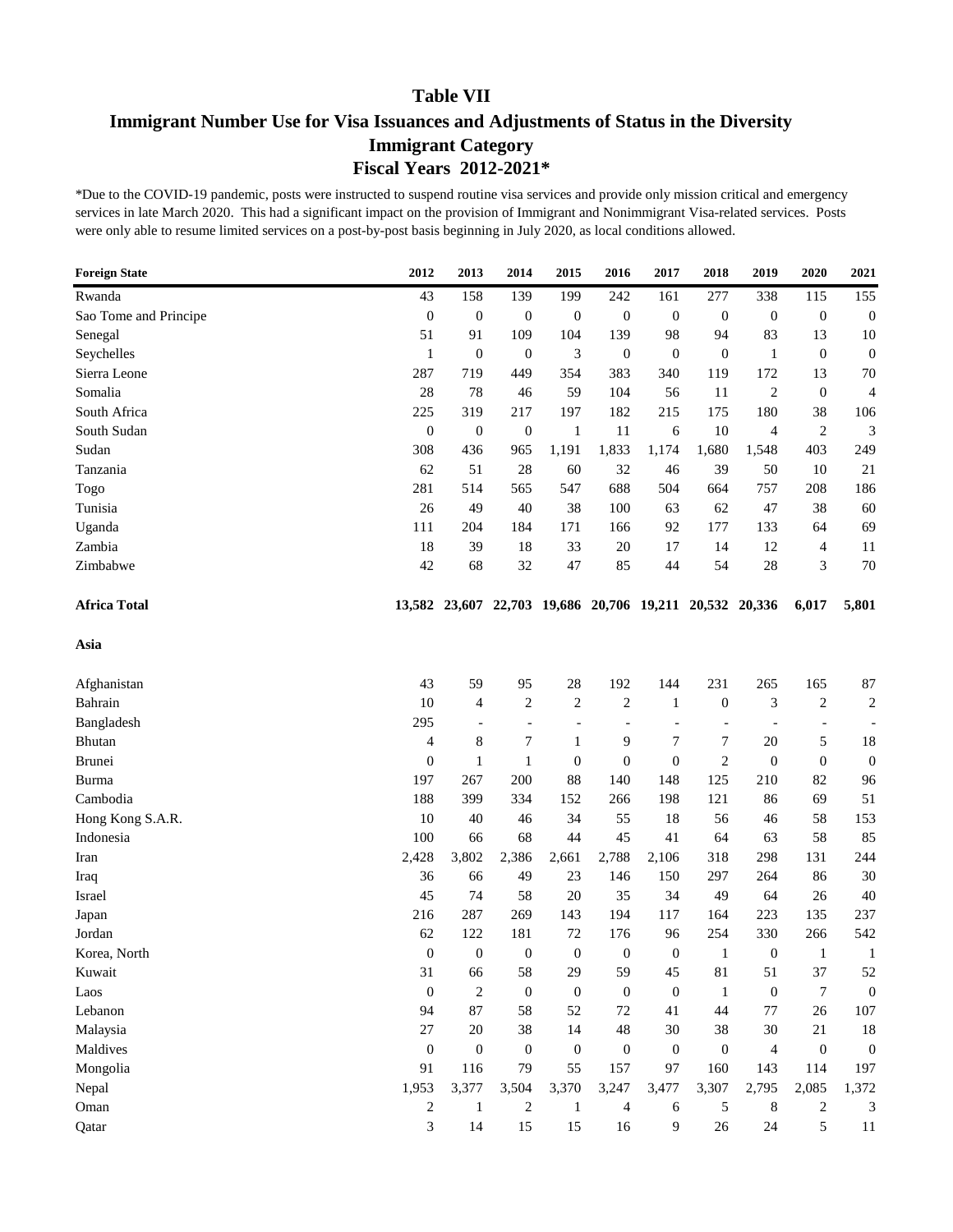# **Immigrant Number Use for Visa Issuances and Adjustments of Status in the Diversity Immigrant Category Fiscal Years 2012-2021\***

| <b>Foreign State</b>                | 2012             | 2013             | 2014             | 2015             | 2016             | 2017             | 2018             | 2019             | 2020             | 2021                    |
|-------------------------------------|------------------|------------------|------------------|------------------|------------------|------------------|------------------|------------------|------------------|-------------------------|
| Saudi Arabia                        | 56               | 88               | 109              | 89               | 124              | 111              | 218              | 262              | 143              | 117                     |
| Singapore                           | 14               | 6                | 32               | $\overline{c}$   | 12               | 9                | 8                | 11               | 8                | 6                       |
| Sri Lanka                           | 217              | 296              | 301              | 201              | 324              | 160              | 360              | 331              | 225              | 438                     |
| Syria                               | 72               | 91               | 138              | 134              | 164              | 128              | 55               | 83               | 36               | 84                      |
| Taiwan                              | 158              | 160              | 215              | 103              | 167              | 160              | 174              | 180              | 142              | 178                     |
| Thailand                            | 22               | 31               | 19               | 26               | 31               | 19               | 32               | 60               | 36               | 51                      |
| Timor-Leste                         | $\boldsymbol{0}$ | $\boldsymbol{0}$ | $\boldsymbol{0}$ | $\boldsymbol{0}$ | $\mathbf{0}$     | $\boldsymbol{0}$ | $\boldsymbol{0}$ | $\boldsymbol{0}$ | $\theta$         | $\boldsymbol{0}$        |
| <b>United Arab Emirates</b>         | 41               | 40               | 36               | 40               | 28               | 31               | 64               | 78               | 71               | 50                      |
| Yemen                               | 66               | 195              | 200              | 171              | 397              | 267              | 28               | 70               | 13               | 228                     |
| <b>Asia Total</b>                   | 6,481            | 9,785            | 8,500            | 7,570            | 8,898            | 7,650            | 6,290            | 6,079            | 4,055            | 4,498                   |
| <b>Europe</b>                       |                  |                  |                  |                  |                  |                  |                  |                  |                  |                         |
| Albania                             | 528              | 994              | 1,571            | 1,910            | 1,506            | 2,436            | 2,630            | 2,284            | 1,296            | 270                     |
| Andorra                             | $\boldsymbol{0}$ | $\boldsymbol{0}$ | $\mathbf{0}$     | $\overline{c}$   | $\mathbf{0}$     | $\boldsymbol{0}$ | $\boldsymbol{0}$ | $\boldsymbol{0}$ | $\boldsymbol{0}$ | $\boldsymbol{0}$        |
| Armenia                             | 644              | 903              | 1,272            | 1,556            | 1,000            | 1,566            | 1,662            | 1,313            | 373              | 133                     |
| Austria                             | 34               | 42               | 24               | 48               | 10               | 34               | 14               | $\overline{4}$   | 9                | 15                      |
| Azerbaijan                          | 149              | 190              | 190              | 289              | 204              | 434              | 508              | 822              | 189              | 188                     |
| <b>Belarus</b>                      | 285              | 848              | 844              | 868              | 568              | 801              | 828              | 929              | 361              | 503                     |
| Belgium                             | 47               | 39               | 24               | 34               | 13               | 42               | 27               | 16               | 6                | 11                      |
| Bosnia and Herzegovina              | 44               | 30               | 39               | 77               | 48               | 84               | 47               | 23               | 14               | 15                      |
| Bulgaria                            | 456              | 965              | 1,026            | 834              | 614              | 540              | 343              | 230              | 109              | 82                      |
| Croatia                             | 34               | 20               | 41               | 30               | 22               | 27               | 23               | 12               | 13               | 17                      |
| Cyprus                              | 2                | 3                | $\boldsymbol{7}$ | 8                | 8                | 8                | 5                | 3                | 1                | $\boldsymbol{0}$        |
| Czech Republic                      | 23               | 30               | 41               | 38               | 28               | 20               | 41               | 28               | 10               | 11                      |
| Denmark                             | 17               | 20               | 21               | 17               | 14               | 21               | 11               | 8                | 1                | $\overline{\mathbf{c}}$ |
| Faroe Islands                       | $\mathbf{0}$     | $\theta$         | $\boldsymbol{0}$ | $\boldsymbol{0}$ | $\mathbf{0}$     | $\boldsymbol{0}$ | $\boldsymbol{0}$ | 1                | $\boldsymbol{0}$ | $\boldsymbol{0}$        |
| Greenland                           | $\boldsymbol{0}$ | $\theta$         | $\boldsymbol{0}$ | $\boldsymbol{0}$ | $\mathbf{0}$     | $\boldsymbol{0}$ | $\boldsymbol{0}$ | $\mathbf{0}$     | $\boldsymbol{0}$ | $\boldsymbol{0}$        |
| <b>TOTAL</b>                        | 17               | 20               | 21               | 17               | 14               | 21               | 11               | 9                | 1                | 2                       |
| Estonia                             | 12               | 23               | 17               | 21               | 10               | 13               | 24               | 9                | 2                | $\overline{\mathbf{c}}$ |
| Finland                             | 35               | 25               | 16               | 29               | 22               | 29               | 21               | 18               | $\overline{4}$   | 5                       |
| France                              | 186              | 228              | 326              | 346              | 211              | 258              | 257              | 208              | 57               | 70                      |
| French Polynesia                    | 1                | $\mathbf{1}$     | $\boldsymbol{0}$ | $\boldsymbol{0}$ | $\boldsymbol{0}$ | $\boldsymbol{0}$ | $\boldsymbol{0}$ | $\boldsymbol{0}$ | $\boldsymbol{0}$ | $\boldsymbol{0}$        |
| French Southern and Antarctic Lands | $\overline{0}$   | $\mathbf{0}$     | $\mathbf{0}$     | $\overline{0}$   | $\mathbf{0}$     | $\mathbf{0}$     | $\boldsymbol{0}$ | $\overline{0}$   | $\theta$         | 0                       |
| New Caledonia                       | $\boldsymbol{0}$ | $\boldsymbol{0}$ | $\mathbf{1}$     | $\boldsymbol{0}$ | $\mathbf{0}$     | $\boldsymbol{0}$ | $\boldsymbol{0}$ | $\mathbf{0}$     | $\boldsymbol{0}$ | 0                       |
| St. Barthelemy                      | $\boldsymbol{0}$ | $\boldsymbol{0}$ | $\mathbf{0}$     | $\boldsymbol{0}$ | $\boldsymbol{0}$ | $\boldsymbol{0}$ | $\boldsymbol{0}$ | $\overline{0}$   | $\mathbf{0}$     | 0                       |
| Saint Martin                        | $\overline{0}$   | $\mathbf{0}$     | $\boldsymbol{0}$ | $\mathbf{0}$     | $\theta$         | $\boldsymbol{0}$ | $\boldsymbol{0}$ | $\overline{0}$   | $\mathbf{0}$     | 0                       |
| St. Pierre and Miquelon             | $\overline{0}$   | $\mathbf{0}$     | $\boldsymbol{0}$ | $\mathbf{0}$     | $\theta$         | $\boldsymbol{0}$ | $\boldsymbol{0}$ | $\overline{0}$   | $\mathbf{0}$     | 0                       |
| Wallis and Futuna                   | $\boldsymbol{0}$ | $\theta$         | $\boldsymbol{0}$ | $\boldsymbol{0}$ | $\mathbf{0}$     | $\boldsymbol{0}$ | $\boldsymbol{0}$ | $\overline{0}$   | $\theta$         | 0                       |
| <b>TOTAL</b>                        | 187              | 229              | 327              | 346              | 211              | 258              | 257              | 208              | 57               | 70                      |
| Georgia                             | 293              | 411              | 345              | 507              | 368              | 548              | 676              | 662              | 399              | 265                     |
| Germany                             | 595              | 584              | 497              | 535              | 293              | 284              | 311              | 203              | 92               | $88\,$                  |
| Greece                              | $30\,$           | 54               | 79               | 98               | 54               | 96               | $71\,$           | 59               | 19               | 8                       |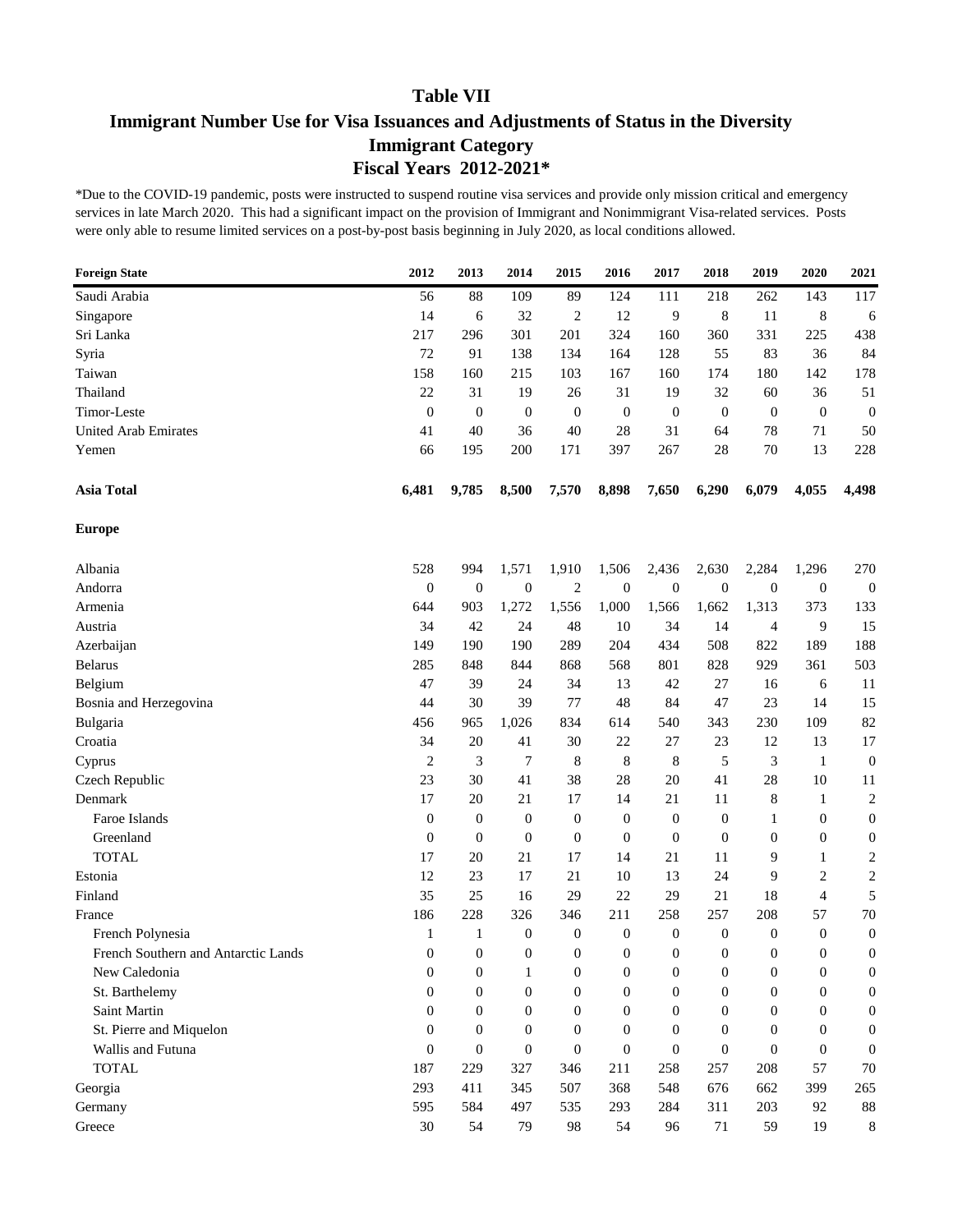# **Immigrant Number Use for Visa Issuances and Adjustments of Status in the Diversity Immigrant Category Fiscal Years 2012-2021\***

| <b>Foreign State</b> | 2012             | 2013             | 2014             | 2015             | 2016             | 2017             | 2018             | 2019             | 2020             | 2021             |
|----------------------|------------------|------------------|------------------|------------------|------------------|------------------|------------------|------------------|------------------|------------------|
| Hungary              | 80               | 112              | 103              | 121              | 79               | 83               | 84               | 38               | 33               | 50               |
| Iceland              | 15               | 15               | 10               | 11               | $\mathbf{1}$     | 9                | $\mathbf{1}$     | $\boldsymbol{0}$ | $\boldsymbol{0}$ | 4                |
| Ireland              | 76               | 52               | 44               | 50               | 36               | 31               | 37               | 21               | 3                | 10               |
| Italy                | 207              | 157              | 282              | 289              | 194              | 244              | 162              | 141              | 66               | 120              |
| Kazakhstan           | 237              | 316              | 325              | 460              | 243              | 460              | 514              | 576              | 392              | 325              |
| Kosovo               | 71               | 126              | 95               | 146              | 164              | 318              | 230              | 232              | 113              | 114              |
| Kyrgyzstan           | 182              | 189              | 235              | 286              | 135              | 223              | 383              | 383              | 149              | 358              |
| Latvia               | 22               | 57               | 57               | 30               | 31               | 22               | 34               | 23               | 19               | 23               |
| Liechtenstein        | $\boldsymbol{0}$ | $\boldsymbol{0}$ | $\boldsymbol{0}$ | $\mathbf{0}$     | $\mathbf{0}$     | $\boldsymbol{0}$ | $\boldsymbol{0}$ | $\theta$         | $\mathbf{0}$     | $\boldsymbol{0}$ |
| Lithuania            | 129              | 141              | 156              | 167              | 91               | 96               | 106              | 109              | 35               | 43               |
| Luxembourg           | 3                | 3                | $\boldsymbol{0}$ | $\mathbf{0}$     | $\boldsymbol{0}$ | $\overline{2}$   | $\mathbf{0}$     | $\boldsymbol{0}$ | $\theta$         | $\boldsymbol{0}$ |
| Malta                | 4                | $\theta$         | $\mathbf{0}$     | $\mathbf{0}$     | $\boldsymbol{0}$ | $\mathbf{0}$     | $\boldsymbol{0}$ | 1                | $\mathbf{1}$     | 1                |
| Moldova              | 684              | 906              | 1,211            | 1,566            | 1,189            | 1,369            | 574              | 626              | 226              | 168              |
| Monaco               | $\boldsymbol{0}$ | $\boldsymbol{0}$ | 4                | $\mathbf{0}$     | $\boldsymbol{0}$ | $\boldsymbol{0}$ | $\boldsymbol{0}$ | $\mathbf{1}$     | $\overline{2}$   | $\boldsymbol{0}$ |
| Montenegro           | 5                | 11               | 11               | 6                | 7                | 13               | 14               | 20               | 10               | 5                |
| Netherlands          | 61               | 35               | 71               | 46               | 40               | 31               | 19               | 27               | 17               | 13               |
| Aruba                | $\mathbf{1}$     | $\boldsymbol{0}$ | $\boldsymbol{0}$ | $\mathbf{0}$     | $\mathbf{0}$     | $\boldsymbol{0}$ | 1                | $\mathbf{0}$     | $\boldsymbol{0}$ | $\boldsymbol{0}$ |
| Curacao              | $\overline{2}$   | 4                | $\boldsymbol{0}$ | $\mathbf{0}$     | $\overline{0}$   | $\boldsymbol{0}$ | $\overline{2}$   | $\overline{0}$   | $\boldsymbol{0}$ | $\boldsymbol{0}$ |
| Sint Maarten         | $\overline{0}$   | $\overline{0}$   | $\boldsymbol{0}$ | $\mathbf{1}$     | $\overline{0}$   | $\boldsymbol{0}$ | $\mathbf{0}$     | $\overline{0}$   | $\boldsymbol{0}$ | $\boldsymbol{0}$ |
| <b>TOTAL</b>         | 64               | 39               | 71               | 47               | 40               | 31               | 22               | 27               | 17               | 13               |
| North Macedonia      | 68               | 148              | 183              | 263              | 206              | 235              | 284              | 194              | 61               | 61               |
| Northern Ireland     | 15               | 14               | 18               | 15               | 6                | 4                | $\overline{c}$   | 3                | $\boldsymbol{0}$ | $\boldsymbol{0}$ |
| Norway               | 9                | 16               | $\boldsymbol{0}$ | 4                | 3                | 9                | 12               | $\overline{c}$   | 3                | $\boldsymbol{0}$ |
| Svalbard             | $\boldsymbol{0}$ | $\boldsymbol{0}$ | $\boldsymbol{0}$ | $\boldsymbol{0}$ | $\mathbf{0}$     | $\boldsymbol{0}$ | $\boldsymbol{0}$ | $\boldsymbol{0}$ | $\boldsymbol{0}$ | $\boldsymbol{0}$ |
| <b>TOTAL</b>         | 9                | 16               | $\boldsymbol{0}$ | $\overline{4}$   | 3                | 9                | 12               | $\overline{2}$   | 3                | $\boldsymbol{0}$ |
| Poland               | $\blacksquare$   | 829              | 500              | 412              | 327              | 287              | 277              | 215              | 37               | 92               |
| Portugal             | 16               | 20               | 27               | 29               | 11               | 15               | 25               | 5                | $\overline{4}$   | 7                |
| Macau                | 6                | 4                | 3                | 17               | 8                | $\mathbf{1}$     | $\mathbf{1}$     | $\mathbf{1}$     | $\boldsymbol{0}$ | $\boldsymbol{0}$ |
| <b>TOTAL</b>         | 22               | 24               | 30               | 46               | 19               | 16               | 26               | 6                | $\overline{4}$   | 7                |
| Romania              | 589              | 423              | 498              | 539              | 342              | 321              | 199              | 242              | 94               | 106              |
| Russia               | 1,096            | 1,680            | 1,928            | 2,028            | 1,401            | 1,812            | 2,175            | 2,506            | 947              | 414              |
| San Marino           | $\boldsymbol{0}$ | $\boldsymbol{0}$ | $\boldsymbol{0}$ | $\mathbf{0}$     | $\boldsymbol{0}$ | $\boldsymbol{0}$ | $\boldsymbol{0}$ | $\mathbf{0}$     | $\mathbf{0}$     | $\boldsymbol{0}$ |
| Serbia               | 120              | 171              | 206              | 216              | 213              | 314              | 245              | 213              | 67               | 23               |
| Slovakia             | 17               | 36               | 36               | 44               | 26               | 31               | 26               | 13               | 8                | 4                |
| Slovenia             | $\overline{c}$   | $\overline{4}$   | 1                | 5                | 8                | 12               | 3                | $\overline{4}$   | $\overline{2}$   | 5                |
| Spain                | 75               | 95               | 183              | 183              | 101              | 108              | 85               | 77               | 38               | 47               |
| Sweden               | 62               | 62               | 35               | $\sqrt{48}$      | 46               | 53               | 33               | $11\,$           | $\,8\,$          | 9                |
| Switzerland          | 50               | $40\,$           | 61               | 56               | 31               | 35               | $20\,$           | 13               | 10               | 15               |
| Tajikistan           | 152              | 209              | 248              | 339              | 239              | 419              | 698              | 919              | 159              | 243              |
| Turkey               | 899              | 712              | 1,084            | 1,245            | 796              | 1,386            | 1,821            | 1,387            | 708              | 588              |
| Turkmenistan         | 72               | 70               | 106              | 105              | 75               | 93               | 157              | 177              | 61               | 235              |
| Ukraine              | 1,439            | 1,844            | 1,770            | 1,313            | 1,787            | 2,040            | 2,653            | 2,062            | 1,101            | 938              |
| Uzbekistan           | 3,212            | 3,385            | 3,032            | 2,524            | 2,378            | 3,199            | 2,058            | 823              | 314              | 89               |
| Vatican City         | $\boldsymbol{0}$ | $\boldsymbol{0}$ | $\boldsymbol{0}$ | $\boldsymbol{0}$ | $\boldsymbol{0}$ | $\boldsymbol{0}$ | $\boldsymbol{0}$ | $\boldsymbol{0}$ | $\boldsymbol{0}$ | $\boldsymbol{0}$ |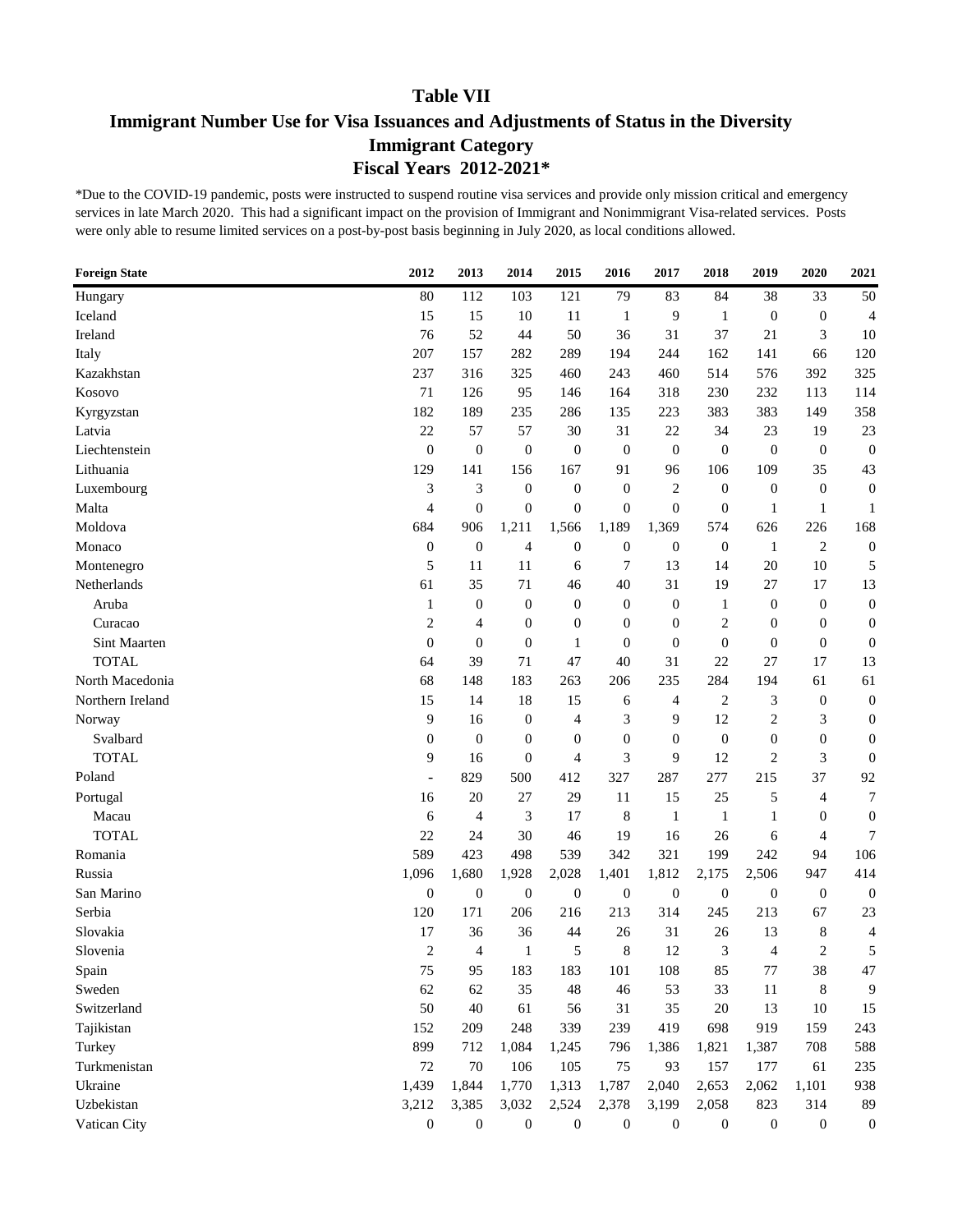# **Immigrant Number Use for Visa Issuances and Adjustments of Status in the Diversity Immigrant Category Fiscal Years 2012-2021\***

| <b>Foreign State</b>                                 | 2012             | 2013                                                    | 2014             | 2015             | 2016             | 2017             | 2018             | 2019             | 2020             | 2021             |
|------------------------------------------------------|------------------|---------------------------------------------------------|------------------|------------------|------------------|------------------|------------------|------------------|------------------|------------------|
| <b>Europe Total</b>                                  |                  | 13,093 17,296 18,904 19,811 15,207 20,516 20,434 17,897 |                  |                  |                  |                  |                  |                  | 7,643            | 5,795            |
| <b>North America</b>                                 |                  |                                                         |                  |                  |                  |                  |                  |                  |                  |                  |
| Bahamas, The                                         | 3                | 16                                                      | $\overline{c}$   | 7                | 5                | 3                | $\overline{c}$   | 8                | 13               | 21               |
| <b>North America Total</b>                           | 3                | 16                                                      | $\boldsymbol{2}$ | 7                | 5                | $\mathbf{3}$     | $\overline{2}$   | 8                | 13               | 21               |
| Oceania                                              |                  |                                                         |                  |                  |                  |                  |                  |                  |                  |                  |
| Australia                                            | 292              | 433                                                     | 406              | 486              | 331              | 398              | 507              | 340              | 263              | 221              |
| Christmas Island                                     | $\boldsymbol{0}$ | $\boldsymbol{0}$                                        | $\mathbf{0}$     | $\boldsymbol{0}$ | $\boldsymbol{0}$ | $\mathbf{0}$     | $\boldsymbol{0}$ | $\boldsymbol{0}$ | $\boldsymbol{0}$ | $\boldsymbol{0}$ |
| Cocos (Keeling) Islands                              | $\boldsymbol{0}$ | $\boldsymbol{0}$                                        | $\mathbf{0}$     | $\boldsymbol{0}$ | $\boldsymbol{0}$ | $\mathbf{0}$     | $\boldsymbol{0}$ | $\theta$         | $\boldsymbol{0}$ | $\boldsymbol{0}$ |
| Norfolk Island                                       | $\boldsymbol{0}$ | $\boldsymbol{0}$                                        | $\mathbf{0}$     | 5                | $\boldsymbol{0}$ | $\boldsymbol{0}$ | $\boldsymbol{0}$ | $\boldsymbol{0}$ | $\boldsymbol{0}$ | $\boldsymbol{0}$ |
| <b>TOTAL</b>                                         | 292              | 433                                                     | 406              | 491              | 331              | 398              | 507              | 340              | 263              | 221              |
| Fiji                                                 | 174              | 254                                                     | 218              | 185              | 130              | 214              | 184              | 139              | 216              | 292              |
| Kiribati                                             | 2                | $\boldsymbol{0}$                                        | $\boldsymbol{0}$ | 3                | 3                | 0                | 1                | $\boldsymbol{0}$ | $\boldsymbol{0}$ | $\boldsymbol{0}$ |
| Marshall Islands                                     | 4                | $\boldsymbol{0}$                                        | $\mathbf{1}$     | $\boldsymbol{0}$ | $\boldsymbol{0}$ | $\boldsymbol{0}$ | $\boldsymbol{0}$ | $\boldsymbol{0}$ | $\boldsymbol{0}$ | $\boldsymbol{0}$ |
| Micronesia, Federated States of                      | $\boldsymbol{0}$ | $\boldsymbol{0}$                                        | $\mathbf{0}$     | $\boldsymbol{0}$ | $\boldsymbol{0}$ | $\boldsymbol{0}$ | $\boldsymbol{0}$ | 1                | $\boldsymbol{0}$ | $\boldsymbol{0}$ |
| Nauru                                                | $\mathbf{0}$     | $\boldsymbol{0}$                                        | $\mathbf{0}$     | $\boldsymbol{0}$ | $\boldsymbol{0}$ | $\boldsymbol{0}$ | $\boldsymbol{0}$ | $\boldsymbol{0}$ | $\boldsymbol{0}$ | $\boldsymbol{0}$ |
| New Zealand                                          | 87               | 131                                                     | 132              | 149              | 66               | 127              | 115              | 92               | 53               | 104              |
| Cook Islands                                         | $\boldsymbol{0}$ | $\boldsymbol{0}$                                        | $\boldsymbol{0}$ | $\boldsymbol{0}$ | $\boldsymbol{0}$ | $\boldsymbol{0}$ | $\boldsymbol{0}$ | $\boldsymbol{0}$ | $\boldsymbol{0}$ | $\boldsymbol{0}$ |
| Niue                                                 | $\boldsymbol{0}$ | $\boldsymbol{0}$                                        | $\boldsymbol{0}$ | $\boldsymbol{0}$ | $\boldsymbol{0}$ | $\boldsymbol{0}$ | $\boldsymbol{0}$ | $\boldsymbol{0}$ | $\mathbf{0}$     | $\boldsymbol{0}$ |
| Tokelau                                              | $\boldsymbol{0}$ | $\theta$                                                | $\mathbf{0}$     | $\boldsymbol{0}$ | $\boldsymbol{0}$ | $\boldsymbol{0}$ | $\boldsymbol{0}$ | $\theta$         | $\boldsymbol{0}$ | $\boldsymbol{0}$ |
| <b>TOTAL</b>                                         | 87               | 131                                                     | 132              | 149              | 66               | 127              | 115              | 92               | 53               | 104              |
| Palau                                                | $\boldsymbol{0}$ | $\boldsymbol{0}$                                        | $\boldsymbol{0}$ | $\boldsymbol{0}$ | $\mathbf{0}$     | $\mathbf{0}$     | $\boldsymbol{0}$ | $\boldsymbol{0}$ | 1                | $\boldsymbol{0}$ |
| Papua New Guinea                                     | $\boldsymbol{0}$ | 9                                                       | 2                | 1                | $\boldsymbol{0}$ | 1                | $\mathbf{0}$     | 4                | 2                | $\boldsymbol{2}$ |
| Samoa                                                | $\overline{2}$   | $\boldsymbol{0}$                                        | $\mathbf{0}$     | $\boldsymbol{0}$ | $\mathbf{0}$     | $\boldsymbol{0}$ | 4                | 1                | $\boldsymbol{0}$ | $\mathbf{1}$     |
| Solomon Islands                                      | $\overline{0}$   | $\boldsymbol{0}$                                        | $\boldsymbol{0}$ | $\boldsymbol{0}$ | $\boldsymbol{0}$ | $\boldsymbol{0}$ | $\mathbf{0}$     | $\theta$         | $\boldsymbol{0}$ | $\boldsymbol{0}$ |
| Tonga                                                | 1                | 11                                                      | 2                | 15               | $\mathbf{1}$     | 24               | 13               | 15               | 8                | 11               |
| Tuvalu                                               | $\boldsymbol{0}$ | $\boldsymbol{0}$                                        | $\boldsymbol{0}$ | $\boldsymbol{0}$ | $\boldsymbol{0}$ | 2                | $\boldsymbol{0}$ | $\boldsymbol{0}$ | $\boldsymbol{0}$ | $\boldsymbol{0}$ |
| Vanuatu                                              | $\overline{0}$   | $\overline{0}$                                          | $\boldsymbol{0}$ | $\theta$         | 1                | $\mathbf{0}$     | $\theta$         | $\mathbf{0}$     | $\theta$         | $\boldsymbol{0}$ |
| Oceania Total                                        | 562              | 838                                                     | 761              | 844              | 532              | 766              | 824              | 592              | 543              | 631              |
| South America, Central America, and the<br>Caribbean |                  |                                                         |                  |                  |                  |                  |                  |                  |                  |                  |
| Antigua and Barbuda                                  | $\boldsymbol{0}$ | 6                                                       | 6                | $\overline{4}$   | $\boldsymbol{0}$ | $\mathbf{1}$     | $\boldsymbol{0}$ | $\mathbf{1}$     | $\boldsymbol{0}$ | $\overline{c}$   |
| Argentina                                            | 37               | 32                                                      | 73               | 52               | 30               | 36               | $32\,$           | 49               | $11\,$           | 92               |
| <b>Barbados</b>                                      | 4                | $\boldsymbol{0}$                                        | $\,8\,$          | $\sqrt{6}$       | $\boldsymbol{0}$ | $\boldsymbol{2}$ | $\boldsymbol{0}$ | $\boldsymbol{0}$ | $\boldsymbol{0}$ | $\boldsymbol{0}$ |
| Belize                                               | $\mathbf{1}$     | 12                                                      | $\mathbf{1}$     | $\boldsymbol{0}$ | $\boldsymbol{0}$ | 3                | $\sqrt{2}$       | $\boldsymbol{0}$ | $\boldsymbol{0}$ | $\boldsymbol{0}$ |